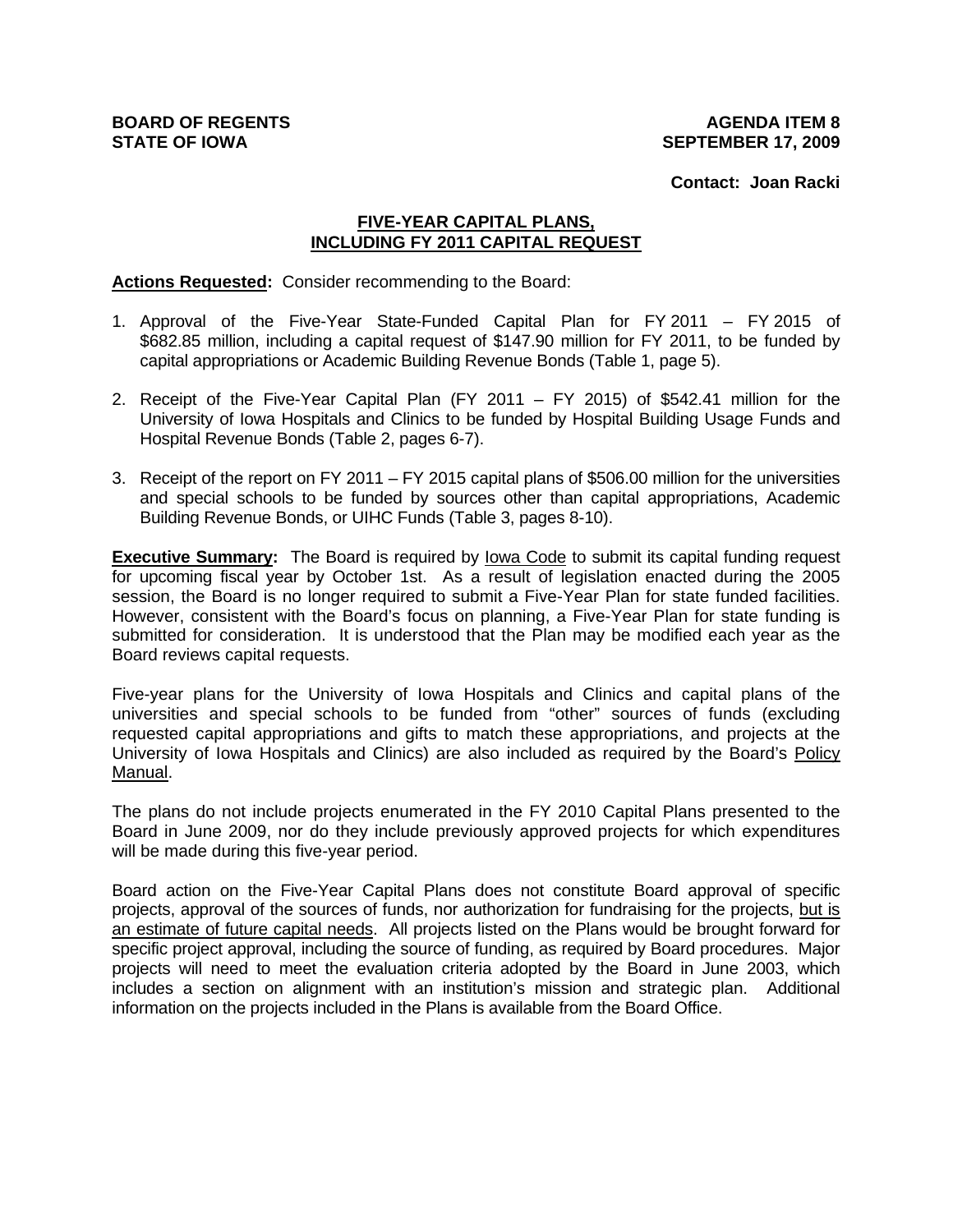FY 2011 Capital Request: The Five-Year Plan for state funds includes the recommended FY 2011 capital request of \$147.9 million. The first FY 2011 priority is \$50 million to correct fire and environmental safety deficiencies and deferred maintenance; and provide campus safety improvements and capital funds for Iowa Public Radio. This amount specifically includes \$1.0 million each for the special schools for fire safety improvements and correction of deferred maintenance. The remainder of the \$50 million requested funding would be allocated among the three universities and Iowa Public Radio at a later date.

Projects included in the recommended FY 2011 capital request, in priority order, are:

| Institution | <u>Project</u>                                                                  | Amount<br>[State Funds]<br>(\$ thousands) |
|-------------|---------------------------------------------------------------------------------|-------------------------------------------|
| SUI         | <b>Dental Science Building</b><br>Renovation                                    | \$25,000                                  |
| <b>ISU</b>  | Biorenewables Complex -<br>Agricultural & Biosystems<br>Engineering             | 38,000                                    |
| UNI         | Bartlett Hall Renovation / Baker<br><b>Hall Demolition</b>                      | 20,400                                    |
| SUI         | Seashore Hall Area - Renovation<br>and Reconstruction                           | 12,000                                    |
| ISU         | <b>Electrical and Computer</b><br>Engineering Building 2, Phase 2<br>(planning) | 500                                       |
| SUI         | <b>Pharmacy Building Renovation</b><br>(planning)                               | 2,000                                     |

Brief descriptions of these projects are included in Appendix A.

Five-Year State-Funded Capital Plan: The proposed Five-Year State-Funded Capital Plan (see Table 1, page 5) to be funded by capital appropriations and/or Academic Building Revenue bonds totals \$741.6 million, including \$682.85 million in state funds, and \$58.75 million in private or other funds. This Plan includes the FY 2011 capital appropriations request of \$147.9 million identified above.

The Five-Year Capital Plan includes \$250.0 million to correct fire and environmental safety deficiencies and deferred maintenance; and provide campus safety improvements and capital funds for Iowa Public Radio. Appropriations totaling this amount would have a major impact on correcting the more than \$490 million in deficiencies reported to the Board in February 2009 as part of the Facilities Governance Report.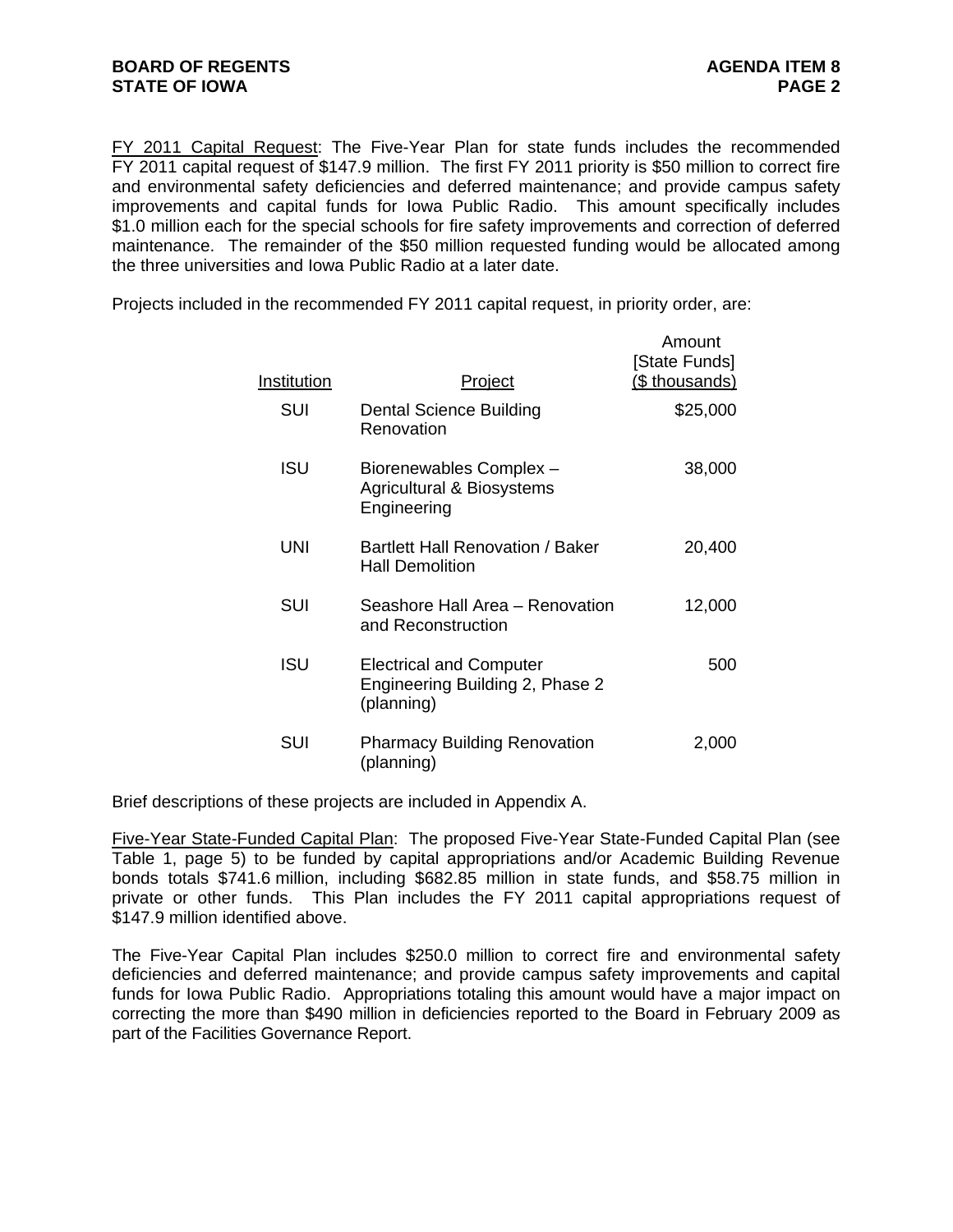University of Iowa Hospitals and Clinics Five-Year Plan: The University of Iowa Hospitals and Clinics Five-Year Plan (FY 2011 - FY 2015) of capital projects, in the amount of \$542.41 million (see Table 2, pages 6-7), would be financed by patient-generated funding (building usage funds), hospital bonds and gifts.

The five-year plan includes the Children's Hospital – Phase 1 (\$350 million) and Adult Critical Care Bed Expansion (\$28 million) as new construction projects to be cash-flowed in FY 2012 – FY 2015.

The projects for which approvals would be requested during the FY 2011 – FY 2015 period can be summarized by type, as follows:

|                                        | (\$Thousands) |
|----------------------------------------|---------------|
| Fire & Environmental Safety Resolution | \$2,550       |
| <b>New Construction</b>                | 378,000       |
| Remodeling/Renovation                  | 47,870        |
| Total                                  | \$542,411     |

The remodeling / renovation projects include window and roof restorations / upgrades / replacements; floor covering replacements; heating, ventilating and air-conditioning projects; and elevator replacements in addition to projects which will remodel space.

Other Funds: Capital plans of the universities and special schools to be funded from "other" sources of funds (excludes requested capital appropriations/bonding authorization and gifts to match these appropriations, and projects at the University of Iowa Hospitals and Clinics).

The institutional five-year plans (FY 2011 – FY 2015) to be financed from sources other than state-funded requests or UIHC revenues total \$506.0 million. (see Table 3, pages 8-10) Included are projects for the residence, parking, utility and telecommunications systems.

Other fund sources include: operating budget building repair funds, income from treasurer's temporary investments, auxiliary service or enterprise bond funds (utility, telecommunications and residential systems), Iowa Department of Transportation institutional roads program, gifts and grants, and departmental renewal and replacement funds.

Amounts of other funds by institution and fiscal year are summarized below:

|              | FY 2011   | FY 2012   | FY 2013   | FY 2014  | FY 2015  | Total     |
|--------------|-----------|-----------|-----------|----------|----------|-----------|
| SUI          | 60,184    | \$77,454  | \$65,834  | \$38,064 | \$44.164 | \$285,700 |
| <b>ISU</b>   | 26,814    | 39,189    | 63,534    | 25,064   | 18.274   | 172,875   |
| <b>UNI</b>   | 19,357    | 5.527     | 7,607     | 6.757    | 6,857    | 46,105    |
| <b>ISD</b>   | 100       | 100       | 100       | 100      | 100      | 500       |
| <b>IBSSS</b> | 373       | 70        | 136       | 116      | 124      | 819       |
| Total        | \$106,828 | \$122,340 | \$137,211 | \$70,101 | \$69,519 | \$505,999 |

\* NOTE: Excludes projects on the institutional FY 2010 Capital Plans presented to the Board in June 2009 and SUI flood-related projects.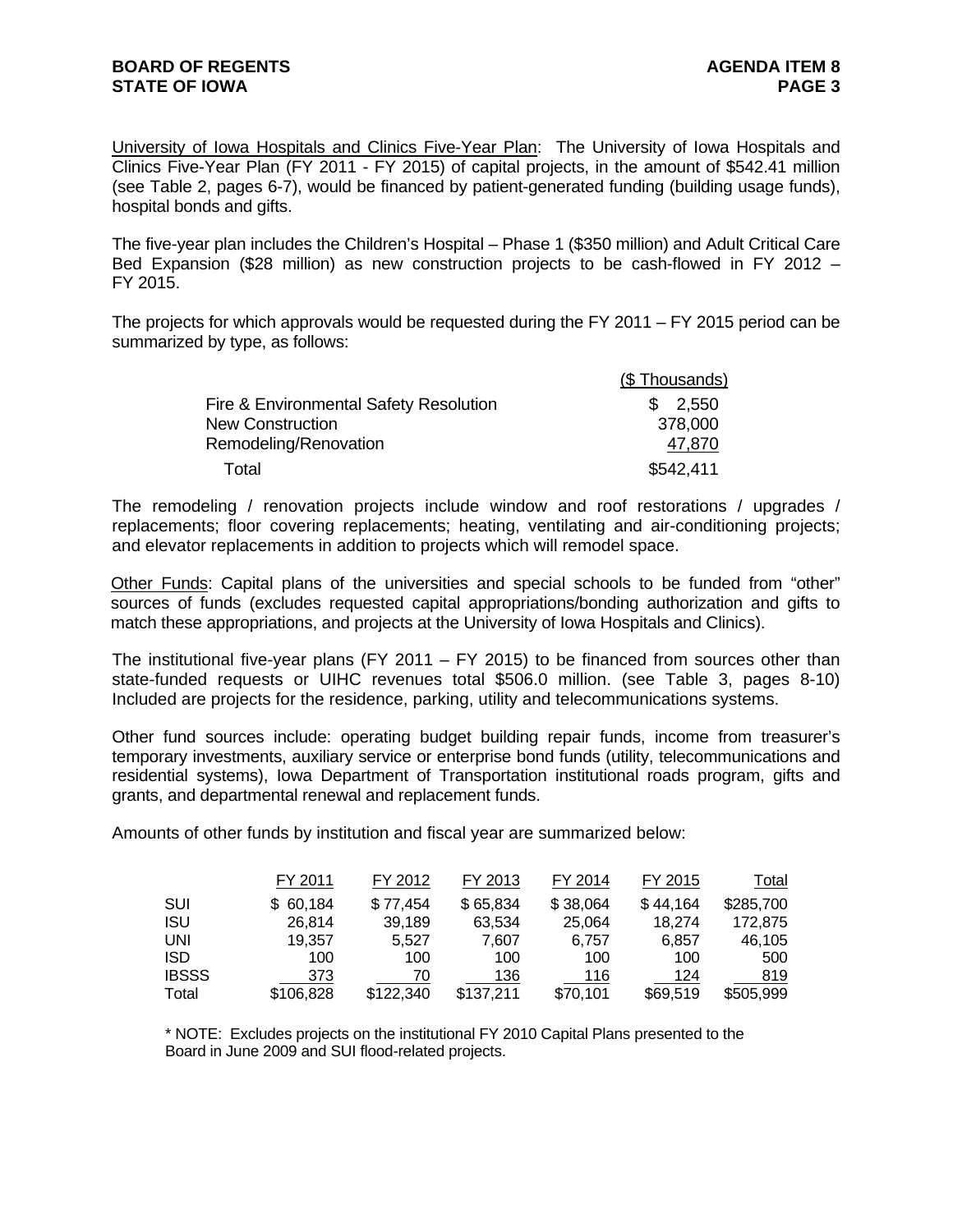## **Additional Information:**

Regent Facilities:Quality facilities are an integral part of the academic enterprise; they help ensure quality academic programs and the ability to attract and retain faculty and students. They are needed to compete for faculty, staff, and students, and improve the research productivity of the faculty.

Academic/research/administrative (general fund) facilities at the Regent institutions total approximately 17.3 million gross square feet of the total 35.3 million gross square feet of Regent enterprise facilities. The replacement value of all Regent facilities is estimated at \$13.0 billion, of which \$6.7 billion is the replacement value for academic/research/administrative facilities.

Recent Capital Appropriations / Bonding Authorization: Between 1995 and 2004, state financing for Regent capital projects was provided by state appropriations from the Rebuild Iowa Infrastructure Fund and Tobacco Bond Proceeds. During the 2004 and 2007 legislative sessions, the Board received authorization for the sale of Academic Building Revenue Bonds; the total authorized amount was more than \$250 million in project costs. Tuition and fee revenues are used for debt service payments on these bonds. The tuition replacement appropriation from the State replaces that revenue. This funding mechanism used by the Regent universities is unique among state entities and is authorized under Iowa Code §262A.

In addition, more than \$100 million were appropriated during the 2006 and 2007 sessions for high priority capital projects. During the 2008 session, \$1.8 million were appropriated for Phase II of the construction and renovation of the Veterinary Medical Facilities at Iowa State University and \$2.0 million (reduced in the 2009 session to \$1.9 million) were appropriated for infrastructure, deferred maintenance and equipment related to Iowa Public Radio. The 2009 session authorized \$100 million for flood recovery at the University of Iowa and \$38 million for Phase 2 of the Veterinary Medical Facilities. Capital appropriations and Academic Building Revenue Bond authorization total more than \$786 million from FY 1996 – FY 2011 for the Regent enterprise.

H:\BF\2009\09sepdoc\0909\_ITEM08 5yrcapitalplan.doc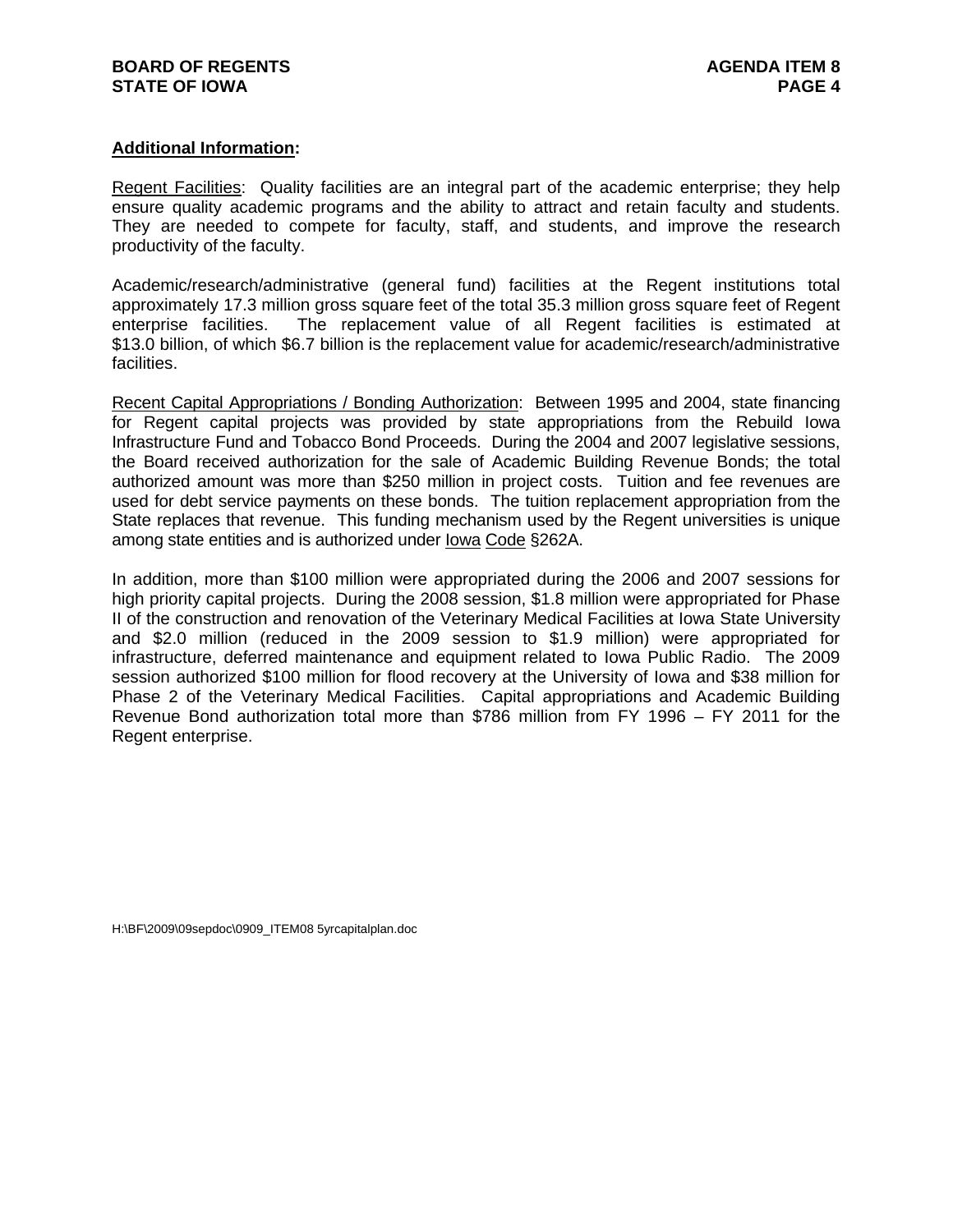#### **BOARD OF REGENTS, STATE OF IOWA FIVE-YEAR STATE-FUNDED CAPITAL PLAN FISCAL YEARS 2011 THROUGH 2015** (\$ Thousands) **TABLE 1 BOARD OFFICE RECOMMENDATION**

|            |                                                                       |          |             |         |          |             |         |          |             |          |  |              |          |                | <b>TOTAL</b><br>PRIVATE/<br><b>STATE</b><br><b>OTHER</b> |              |              |            |
|------------|-----------------------------------------------------------------------|----------|-------------|---------|----------|-------------|---------|----------|-------------|----------|--|--------------|----------|----------------|----------------------------------------------------------|--------------|--------------|------------|
|            |                                                                       | FY 2011  |             | FY 2012 |          |             | FY 2013 |          | FY 2014     |          |  | FY 2015      |          | <b>REQUEST</b> |                                                          | <b>FUNDS</b> | <b>TOTAL</b> |            |
| Inst.      | Project                                                               | Priority | Amount      |         | Priority | Amount      |         | Priority | Amount      | Priority |  | Amount       | Priority | Amount         |                                                          |              |              |            |
| All        | Fire and Environmental Safety, Deferred Maintenance, Campus Security, | (1)      | 50,000<br>S |         | (1)      | 50,000<br>S |         | (1)      | 50,000<br>S | (1)      |  | 50,000<br>S  | (1)      | 50,000<br>\$   | \$ 250,000                                               |              |              | \$ 250,000 |
|            | Iowa Public Radio                                                     |          |             |         |          |             |         |          |             |          |  |              |          |                |                                                          |              |              |            |
| SUI        | Dental Science Building Renovation                                    | (2)      | 25,000      |         |          |             |         |          |             |          |  |              |          |                | 25,000                                                   |              | 19,000       | 44,000     |
| <b>ISU</b> | Biorenewables Complex - Agricultural & Biosystems Engineering         | (3)      | 38,000      |         | (2)      | 20,600      |         |          |             |          |  |              |          |                | 58,600                                                   |              | 13,700       | 72,300     |
| UNI        | Bartlett Hall Renovation / Baker Hall Demolition                      | (4)      | 20,400      |         |          |             |         |          |             |          |  |              |          |                | 20,400                                                   |              |              | 20,400     |
| SUI        | Seashore Hall Area - Renovation and Reconstruction                    | (5)      | 12,000      |         | (3)      | 15,000      |         | (2)      | 23,000      |          |  |              | (2)      | 30,000         | 80,000                                                   |              | 12.000       | 92,000     |
| <b>UNI</b> | <b>Commons Renovation</b>                                             |          |             |         | (4)      | 6,000       |         |          |             |          |  |              |          |                | 6,000                                                    |              |              | 6,000      |
| <b>ISU</b> | Electrical and Computer Engineering Building 2, Phase 2               | (6)      | 500         |         | (5)      | 11,750      |         |          |             |          |  |              |          |                | 12,250                                                   |              | 12,250       | 24,500     |
| <b>ISU</b> | Academic Building Remodeling                                          |          |             |         |          |             |         | (3)      | 5,400       | (4)      |  | 20,350       | (3)      | 25,750         | 51.500                                                   |              |              | 51,500     |
| <b>ISU</b> | Snedecor Hall Addition                                                |          |             |         |          |             |         |          |             | (3)      |  | 5.400        |          |                | 5.400                                                    |              | 1.800        | 7.200      |
| SUI        | Pharmacy Building Renovation                                          | (7)      | 2,000       |         |          |             |         | (5)      | 14,000      | (5)      |  | 14,000       |          |                | 30,000                                                   |              |              | 30,000     |
| <b>UNI</b> | Science Buildings Renovation, Phase 2                                 |          |             |         | (6)      | 16,500      |         | (4)      | 11,500      |          |  |              |          |                | 28,000                                                   |              |              | 28,000     |
| SUI        | <b>Library System Renovation</b>                                      |          |             |         | (7)      | 20,000      |         |          |             | (2)      |  | 10,000       |          |                | 30,000                                                   |              |              | 30,000     |
| UNI        | Industrial Technology Center Renovation/Addition                      |          |             |         |          |             |         |          |             | (6)      |  | 5,000        | (4)      | 10,100         | 15,100                                                   |              |              | 15,100     |
| UNI        | Price Laboratory Renovation/Addition1                                 |          |             |         |          |             |         | (6)      | 6,000       | (7)      |  | 13,500       |          |                | 19,500                                                   |              |              | 19,500     |
| SUI        | Pentacrest Renewal & HVAC Modernization                               |          |             |         |          |             |         |          |             | (8)      |  | 20,000       | (5)      | 18,000         | 38,000                                                   |              |              | 38,000     |
| UNI        | Steam Distribution System Replacement, Phase 2                        |          |             |         |          |             |         |          |             |          |  |              | (6)      | 13,100         | 13,100                                                   |              |              | 13,100     |
|            | <b>TOTAL</b>                                                          |          | \$147,900   |         |          | \$139,850   |         |          | \$109,900   |          |  | 138,250<br>s |          | 146,950        | 682.850<br>Ŝ.                                            |              | 58.750       | \$741.600  |

<sup>1</sup>Under review for funding with State Department of Education officials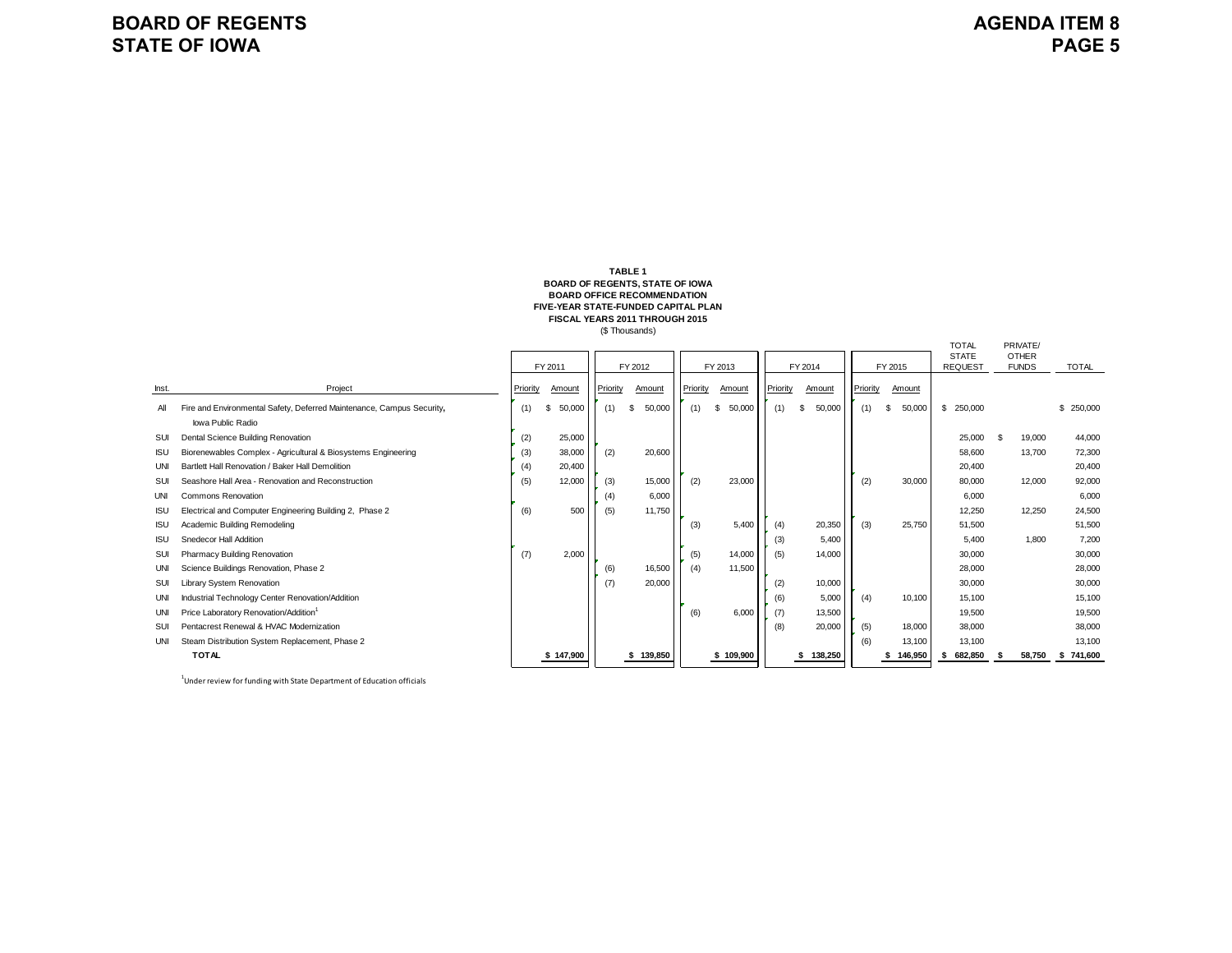### **TABLE 2 UNIVERSITY OF IOWA HOSPITALS AND CLINICSFY 2011-2015FIVE-YEAR CAPITAL PLAN SUMMARY**

The projects listed in the Five-Year Capital Plan include only those that are anticipated to be initiated during fiscal years 2011-2015. The plan does not include projects enumerated in the UIHC's FY 2010 Capital Plan, inc **modernization projects associated with implementation of UIHC's Strategic Facilities Master Plan, or those with previously approved budgets for which expenditures will be made during this five year period.**

All of These Projects are Contingent Upon the Availability of Self-Generated UIHC Funding, UIHC Bond Revenue and/or Gifts, Approval through UIHC's Annual Capital Budget Process, Conclusions/Recommendations Adopted for **Renovating Existing Facilities as Part of UIHC's Strategic Facilities Master Plan for FY 2006-2035, and Approval of Each Project by the Board of Regents, State of Iowa.**

#### **(\$ in Thousands)**

| Project                                                                                                            |    | FY 2011 |    | FY 2012 | FY 2013      | FY 2014 |           |    | FY 2015 | <b>Total</b>  | Source<br>of Funds |  |
|--------------------------------------------------------------------------------------------------------------------|----|---------|----|---------|--------------|---------|-----------|----|---------|---------------|--------------------|--|
| Fire and Environmental Safety Resolution                                                                           |    |         |    |         |              |         |           |    |         |               |                    |  |
| Joint Commission Plan for Improvements (Multiple Projects)                                                         | \$ | 450     | \$ | 450     | \$<br>450    | \$      | 450       | \$ | 450     | \$<br>2,250   | 9                  |  |
| Installation of Addressable Fire Alarm Systems (Multiple Projects)                                                 |    | 300     |    |         |              |         |           |    |         | 300           | 9                  |  |
| Subtotal - Fire and Environmental Safety Resolution                                                                | \$ | 750     | \$ | 450     | \$<br>450    | \$      | 450       | \$ | 450     | \$<br>2.550   |                    |  |
| <b>New Construction</b>                                                                                            |    |         |    |         |              |         |           |    |         |               |                    |  |
| Children's Hospital - Phase 1                                                                                      |    |         | \$ | 5,000   | \$<br>35.000 | \$      | 60,000    | \$ | 250.000 | \$<br>350.000 | 4.9.11             |  |
| Adult Critical Care Bed Expansion                                                                                  |    |         |    |         | 2,000        |         | 10,000    |    | 16,000  | 28,000        | 9,11               |  |
| <b>Subtotal - New Construction</b>                                                                                 |    |         | \$ | 5,000   | 37,000       | \$      | 70,000    | \$ | 266,000 | \$<br>378,000 |                    |  |
| Remodeling/Renovation/Rehabilitation                                                                               |    |         |    |         |              |         |           |    |         |               |                    |  |
| Phased Floor Covering, Wall & Ceiling Refurbishment - UIHC Wide (Multiple<br>Projects)                             | \$ | 1.500   | \$ | 1,560   | \$<br>1.620  | \$      | 1.685     | \$ | 1.750   | \$<br>8.115   | 9                  |  |
| Air Handling Unit Replacements - Hospital Wide (Multiple Projects)                                                 |    | 1.000   |    | 1.500   | 1.500        |         | 1.250     |    | 1.250   | 6.500         | 9                  |  |
| <b>UIHC Elevator Refurbishments (Multiple Projects)</b>                                                            |    | 650     |    | 650     | 650          |         | 700       |    | 700     | 3,350         | 9                  |  |
| Ul Heart & Vascular Care Clinic & Diagnostic Laboratories Renovation &<br>Expansion                                |    |         |    | 1,000   | 6,000        |         | 10,000    |    |         | 17,000        | 9,11               |  |
| Center for Digestive Diseases Clinic and Procedure Suite Renovation &<br>Expansion                                 |    |         |    | 500     | 4,000        |         | 3,500     |    |         | 8,000         | 9,11               |  |
| UIHC Window Restoration and Upgrades (Multiple Projects)                                                           |    |         |    | 1.500   | 1.900        |         | 1.200     |    | 950     | 5,550         | 9                  |  |
| Patient, Visitor and Staff Dining Room Renovations (Multiple Projects)                                             |    |         |    | 500     | 500          |         | 500       |    | 500     | 2,000         | 9                  |  |
| Ambulatory Care Pharmacy Relocation and Expansion - GH (General Hospital)                                          |    |         |    | 900     | 675          |         |           |    |         | 1,575         | 9                  |  |
| Renovation of Diagnostic and Therapeutic Imaging Laboratories to<br>Accommodate New Technology (Multiple Projects) |    |         |    | 350     | 350          |         | 350       |    | 350     | 1,400         | 9                  |  |
| Main OR Suite Expansion                                                                                            |    |         |    |         | 3.000        |         | 25.000    |    | 72.000  | 100.000       | 9,11               |  |
| Main Kitchen Renovation                                                                                            |    |         |    |         | 800          |         | 4,000     |    | 1,000   | 5,800         | 9,11               |  |
| Roof Replacements and Recovers - UIHC Wide (Multiple Projects)                                                     |    |         |    |         | 890          |         | 691       |    |         | 1,581         | 9                  |  |
| Upgrade and Expand Internal Wayfinding - Hospital-Wide (Multiple Projects)                                         |    |         |    |         |              |         | 400       |    | 590     | 990           | 9                  |  |
| Subtotal Remodeling/Renovation/Rehabilitation*                                                                     | S  | 3,150   |    | 8.460   | 21.885       |         | 49,276    |    | 79,090  | \$<br>161,861 |                    |  |
| <b>Grand Total - UIHC</b>                                                                                          | \$ | 3,900   |    | 13,910  | 59,335       |         | \$119,726 | S. | 345.540 | \$<br>542,411 |                    |  |

\* UIHC's Strategic Facilities Master Planning process for FY 2006-2035 calls for remodeling/renovation/rehabilitation of existing facilities that will likely result in identification of additional projects for initiation d period. In accord with long-standing practice, any such changes which arise will be fully documented for consideration and approval by the Board of Regents, State of Iowa.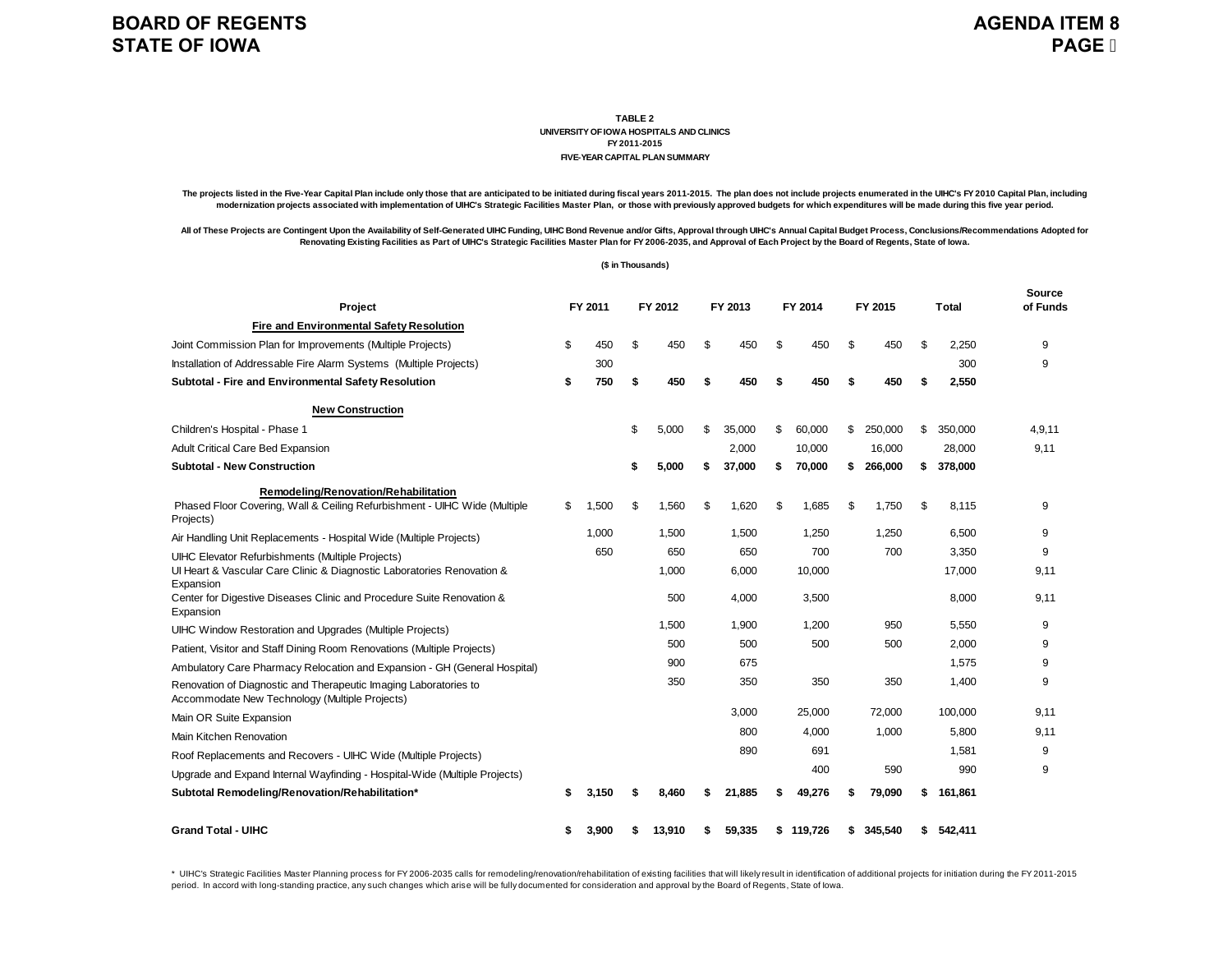### **TABLE 2UNIVERSITY OF IOWA HOSPITALS AND CLINICS FY 2011-2015FIVE-YEAR CAPITAL PLAN SUMMARY**

#### **Source of Funds Key:**

- 1 State Appropriation or Bonding Authorization
- 2 Building Renewal Funds
- 3 Income from Treasurer's Temporary Investments<br>4 Gifts and Grants
- 
- 5 Departmental Renewal and Replacement Funds
- 6 Auxiliary Service or Enterprise Revenue Bonds
- 7 Iowa DOT (Road Use Tax Funds)
- 8 Student Health Fees
- 9 University Hospitals Building Usage Funds
- 10 Center for Disabilities and Development Building Usage Funds
- 11 UIHC Bonds

As previously noted, all of the projects identified in UIHC's Five Year Capital Plan are contingent on the availability of self-generated UI Hospitals and Clinics funding, UIHC bond revenue and/or gifts, approval through U capital budget process, finalizing specific renovation projects associated with UIHC's strategic facilities plan for FY 2006-2035, and approval of each project by the Board of Regents, State of lowa. In addition, the "cutt responsibility of the UIHC constantly brings about some revision in planning. While the foregoing enumeration includes all projects now envisioned for the FY 2011-2015 period, it is likely that the dynamics of clinical ser educational demands and corollary societal forces, and accreditation and regulatory requirements will mandate other projects as time moves on. In accord with long-standing practice, any such changes which arise will be ful **documented for consideration and approval by the Board of Regents, State of Iowa.**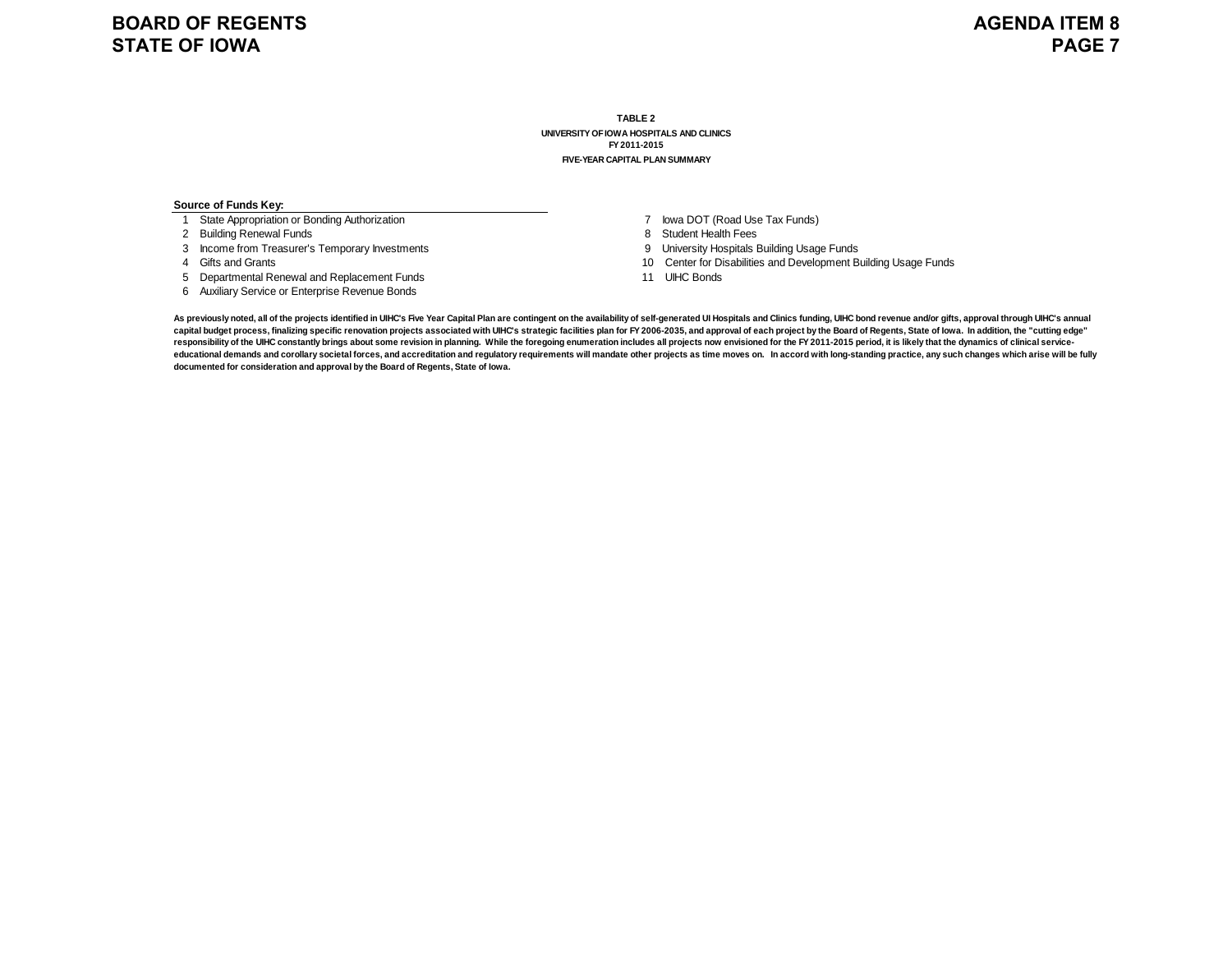| (\$Thousands)                                    |    |         |    |         |    |         |    |         |    |         |    |                                  |                           |
|--------------------------------------------------|----|---------|----|---------|----|---------|----|---------|----|---------|----|----------------------------------|---------------------------|
|                                                  |    | FY 2011 |    | FY 2012 |    | FY 2013 |    | FY 2014 |    | FY 2015 |    | <b>Five Year</b><br><b>Total</b> | <b>Source</b><br>of Funds |
| University of lowa                               |    |         |    |         |    |         |    |         |    |         |    |                                  |                           |
| Campus Repairs and Improvements                  | \$ | 450     | \$ | 450     | \$ | 450     | \$ | 450     | \$ | 450     | \$ | 2,250                            | 2,3                       |
| <b>Deferred Maintenance</b>                      |    | 7,000   |    | 8,500   |    | 10,000  |    | 10,000  |    | 10,000  |    | 45,500                           | 2,3                       |
| <b>Fire Safety Projects</b>                      |    | 1,100   |    | 1,100   |    | 1,100   |    | 1,100   |    | 1,100   |    | 5,500                            | 2,3                       |
| <b>Security Access</b>                           |    | 245     |    | 270     |    | 300     |    | 300     |    | 300     |    | 1,415                            | 2,3                       |
| General Classroom / Laboratory Improvements      |    | 400     |    | 400     |    | 400     |    | 400     |    | 400     |    | 2,000                            | $\overline{2}$            |
| Institutional Roads Program                      |    | 614     |    | 614     |    | 614     |    | 614     |    | 614     |    | 3,070                            | $\overline{7}$            |
| Parking System - Improvements & Replacements     |    | 2,725   |    | 2,800   |    | 2,950   |    | 3,000   |    | 3,100   |    | 14,575                           | 5,6                       |
| Parking System - Commuter Parking Lot            |    | 3,500   |    | 3,500   |    |         |    |         |    |         |    | 7,000                            | 5,6                       |
| Parking System - Parking Structure               |    |         |    | 8,000   |    | 8,000   |    |         |    |         |    | 16,000                           | 6                         |
| <b>Burge Hall Convenience Store</b>              |    | 450     |    |         |    |         |    |         |    |         |    | 450                              | 5                         |
| <b>Burge Hall Sprinkler System</b>               |    | 1,500   |    | 1,500   |    |         |    |         |    |         |    | 3,000                            | 5                         |
| <b>Burge Hall Carnival Room Renovations</b>      |    |         |    |         |    |         |    |         |    | 1,300   |    | 1,300                            | 5                         |
| Currier Hall Sprinkler System                    |    |         |    |         |    | 1,500   |    | 1,500   |    |         |    | 3,000                            | 5                         |
| Daum Hall Renovate Restrooms & Replace Piping    |    | 2,265   |    |         |    |         |    |         |    |         |    | 2,265                            | 5                         |
| Hillcrest Hall Sprinkler System                  |    |         |    |         |    |         |    |         |    | 1,500   |    | 1,500                            | 5                         |
| Mayflower Hall Floor Lounges                     |    |         |    |         |    |         |    | 1,000   |    | 1,000   |    | 2,000                            | 5                         |
| Stanley Hall Renovate Restrooms & Replace Piping |    |         |    |         |    |         |    | 1,400   |    | 1,000   |    | 2,400                            | 5                         |
| Slater Hall Renovate Restrooms & Replace Piping  |    |         |    | 2,000   |    | 2,000   |    | 2,000   |    |         |    | 6,000                            | 5                         |
| Residence Hall Door Access System Upgrades       |    | 1,250   |    |         |    |         |    |         |    |         |    | 1,250                            | 5                         |
| University Housing Improvements & Replacements   |    | 1,885   |    | 3,920   |    | 3,920   |    | 1,500   |    | 2,200   |    | 13,425                           | 5                         |
| Telecommunications Improvements                  |    | 2,800   |    | 2,800   |    | 2,800   |    | 2,800   |    | 3,200   |    | 14,400                           | 5                         |
| Utility Infrastructure Improvements              |    | 4,000   |    | 11,600  |    | 11,800  |    | 12,000  |    | 18,000  |    | 57,400                           | 5                         |
| Boiler #10 Improvements                          |    | 5,000   |    | 5,000   |    |         |    |         |    |         |    | 10,000                           | 5,6                       |
| West Campus Power Plant                          |    | 25,000  |    | 25,000  |    | 20,000  |    |         |    |         |    | 70,000                           | 5,6,12                    |
| <b>Total - SUI</b>                               | \$ | 60,184  |    | 77,454  | \$ | 65,834  | \$ | 38,064  |    | 44,164  |    | 285,700                          |                           |

**TABLE 3OTHER-FUNDS FIVE-YEAR CAPITAL PLANS\***

Source of Funds Key:<br>1 State Appropriation or Bonding Authorization

1 State Appropriation or Bonding Authorization 5 Departmental Renewal and Replacement Funds 2 General Funds 1 Contract Replacement Funds 9 University Hospital Building Renewal 1 Contract Replacement Funds 6 Auxiliary Serv.

3 Income from Treasurer's Temporary Investments

4 Gifts and Grants

8 Student Health Fee

2 General Fund Building Serv. or Enterprise Rev. Bonds 10 Center for Supersity Hospital Building Usage Fund<br>10 Center for Disabilities and Development Building Usage Fund<br>11 University Hospital Revenue Bonds 10 Center Supe 12 Federal Appropriations

\* Excludes projects listed in the FY2010 Capital Plan and flood-related projects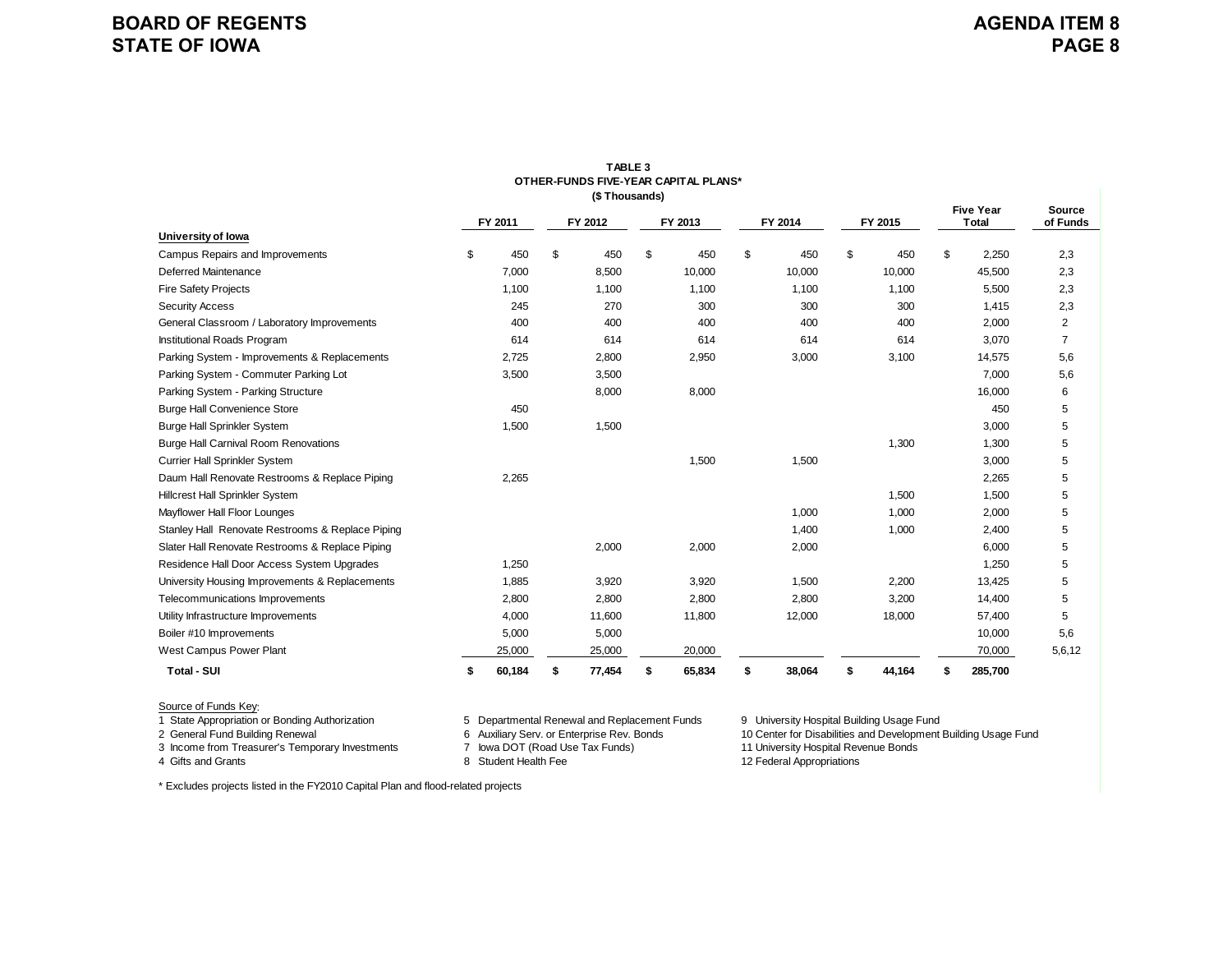|                                                       |    |         | (\$Thousands) | OTHER-FUNDS FIVE-YEAR CAPITAL PLANS* |             |             |    |                                  |                    |  |
|-------------------------------------------------------|----|---------|---------------|--------------------------------------|-------------|-------------|----|----------------------------------|--------------------|--|
|                                                       |    | FY 2011 | FY 2012       | FY 2013                              | FY 2014     | FY 2015     |    | <b>Five Year</b><br><b>Total</b> | Source<br>of Funds |  |
| <b>Iowa State University</b>                          |    |         |               |                                      |             |             |    |                                  |                    |  |
| Utilities - Power Plant Station Power Improvements    | S. | 1,100   | \$<br>850     |                                      |             |             | \$ | 1,950                            | 6                  |  |
| Utilities - Vet Med Substation Improvements           |    | 2,200   | 650           |                                      |             |             | P. | 2,850                            | 6                  |  |
| Utilities - Northwest Campus Substation               |    | 250     | 1,100         | \$<br>1,750                          |             |             |    | 3,100                            | 6                  |  |
| Utilities - Vet Med Steam Supply Improvements         |    | 600     | 3,000         | 1,000                                |             |             | г  | 4,600                            | 6                  |  |
| Utilities - Power Plant Water Production Improvements |    |         | 600           | 900                                  |             |             |    | 1,500                            | 6                  |  |
| Utilities - Haber Road Substation Transformer         |    |         | 400           | 1,800                                |             |             |    | 2,200                            | 6                  |  |
| Utilities - Chiller #6                                |    |         |               | 650                                  | \$<br>7,500 | \$<br>1,300 |    | 9,450                            | 6                  |  |
| East Campus Auditorium                                |    | 10,000  |               |                                      |             |             |    | 10,000                           | 4                  |  |
| Memorial Union Remodeling                             |    |         |               |                                      |             | 11,300      |    | 11,300                           | 3,4,6              |  |
| Telecommunications                                    |    | 5,350   | 3,950         | 2,320                                | 1,950       | 1,700       |    | 15,270                           | 6                  |  |
| Institutional Roads Program                           |    | 614     | 614           | 614                                  | 614         | 614         |    | 3,070                            |                    |  |
| West Campus Parking Structure                         |    |         | 18,000        |                                      |             |             | г  | 18,000                           | 6                  |  |
| lowa State Center Parking Improvements                |    |         |               | 6,400                                |             |             |    | 6,400                            | 6                  |  |
| <b>Track and Field Facilities</b>                     |    |         | 6,000         |                                      |             |             |    | 6,000                            | 4                  |  |
| Jack Trice Stadium Phase II, South End Zone           |    |         |               | 45,800                               |             |             |    | 45,800                           | 4                  |  |
| Hilton Coliseum Remodeling/Addition                   |    | 1,000   |               |                                      | 11,000      |             |    | 12,000                           | 4                  |  |
| Friley Hall Heat & Smoke Detection                    |    | 1,000   |               |                                      |             |             | F. | 1,000                            | 6                  |  |
| Helser Hall Sprinkler System                          |    | 2,800   |               |                                      |             |             | т. | 2,800                            | 6                  |  |
| Larch Hall Sprinkler System                           |    | 1,900   |               |                                      |             |             | r  | 1,900                            | 6                  |  |
| Wallace Hall Sprinkler System                         |    |         | 2,025         |                                      |             |             |    | 2,025                            | 6                  |  |
|                                                       |    |         |               |                                      |             |             |    |                                  |                    |  |

**TABLE 3**

Willow Hall Sprinkler System 2,000 6 2,000 6 2,000 6 2,000 6 2,000 6 2,000 6 2,000 6 2,000 6 2,000 6 2,000 6 2,000 6 2,000 6 2,000 6 2,000 6 2,000 6 2,000 6 2,000 6 2,000 6 2,000 6 2,000 6 2,000 6 2,000 7 2,000 7 2,000 7 2 Friley Hall Sprinkler System 6 and the system control of the system 2,300 4,000 3,360 9,660 6

**\$ 26,814 \$ 39,189 \$ 63,534 \$ 25,064 \$ 18,274 \$ 172,875**

## Source of Funds Key:

 **Total - ISU**

4 Gifts and Grants

5 Departmental Renewal and Replacement Funds 10 Parking System Operations

2 Building Renewal (Repair) Funds 7 Institutional Roads Funds (Iowa DOT) 3 Income from Treasurer's Temporary Investments 8 University Hospitals Building Usage Fund 9 University Hospitals Revenue Bonds 1 Capital Appropriation or Bonding Authorization 6 Auxiliary Service or Enterprise Revenue Bonds

\*Excludes projects listed in the FY 2009 Capital Plan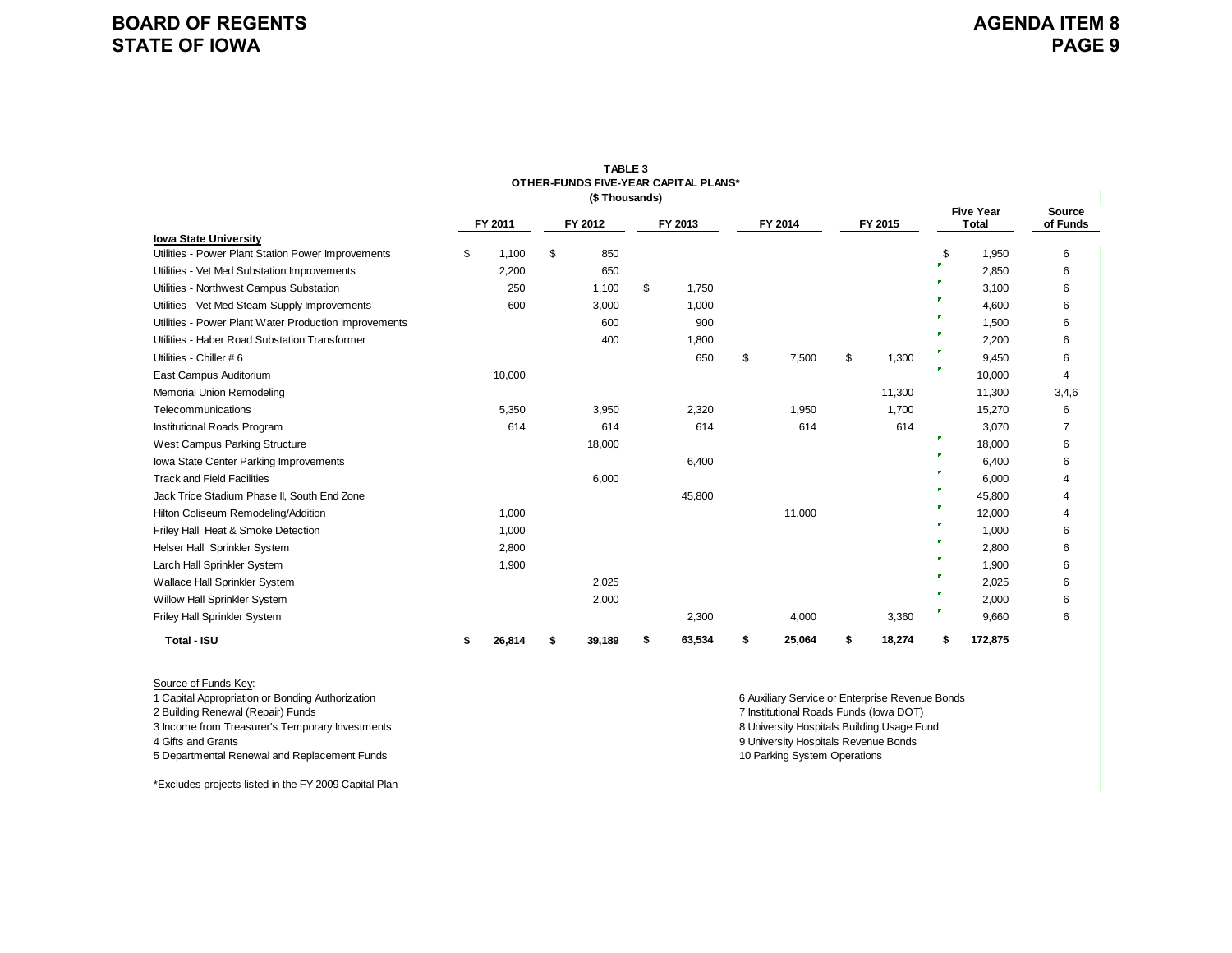# **AGENDA ITEM 8 PAGE 10**

|                                                                                                                                                                                        |    |         | (\$Thousands) | OTHER-FUNDS FIVE-YEAR CAPITAL PLANS* |                                                                                                                                                                                 |              |             |                                  |                    |
|----------------------------------------------------------------------------------------------------------------------------------------------------------------------------------------|----|---------|---------------|--------------------------------------|---------------------------------------------------------------------------------------------------------------------------------------------------------------------------------|--------------|-------------|----------------------------------|--------------------|
|                                                                                                                                                                                        |    | FY 2011 | FY 2012       | FY 2013                              | FY 2014                                                                                                                                                                         | FY 2015      |             | <b>Five Year</b><br><b>Total</b> | Source<br>of Funds |
| University of Northern Iowa                                                                                                                                                            |    |         |               |                                      |                                                                                                                                                                                 |              |             |                                  |                    |
| <b>Institutional Roads</b>                                                                                                                                                             | \$ | 307     | \$<br>307     | \$<br>307                            | \$<br>307                                                                                                                                                                       | \$<br>307    | $r_{\rm s}$ | 1,535                            | $\overline{7}$     |
| Residence System - New Student Apartments                                                                                                                                              |    | 16,000  |               |                                      |                                                                                                                                                                                 |              |             | 16,000                           | 6                  |
| Residence System - Noehren Asbestos Abatement                                                                                                                                          |    | 300     |               |                                      |                                                                                                                                                                                 |              |             | 300                              | 6                  |
| Residence System - Noehren/Hagemann Hall Tuckpointing                                                                                                                                  |    | 600     | 600           | 600                                  | 350                                                                                                                                                                             |              |             | 2,150                            | 6                  |
| Residence System - Towers Dining Elevator                                                                                                                                              |    | 300     |               |                                      |                                                                                                                                                                                 |              |             | 300                              | 6                  |
| Residence System - Rider Hall Sprinklers                                                                                                                                               |    |         | 1,020         |                                      |                                                                                                                                                                                 |              |             | 1,020                            | 6                  |
| Residence System - Shull/Rider Hall Fire Alarm Upgrades                                                                                                                                |    |         | 300           | 300                                  |                                                                                                                                                                                 |              |             | 600                              | 6                  |
| Residence System - Bathroom Repairs/Replacement                                                                                                                                        |    |         | 1,000         | 1,000                                | 1,000                                                                                                                                                                           | 1,000        |             | 4,000                            | 6                  |
| Residence System - ROTH Cabinet Replacements                                                                                                                                           |    |         | 250           | 250                                  | 250                                                                                                                                                                             |              |             | 750                              | 6                  |
| Residence System - Noehren Hall Sprinklers                                                                                                                                             |    |         |               | 2,200                                |                                                                                                                                                                                 |              |             | 2,200                            | 6                  |
| Residence System - Shull Hall Sprinklers                                                                                                                                               |    |         |               |                                      | 1,200                                                                                                                                                                           |              |             | 1,200                            | 6                  |
| Residence System - Noehren Hall Windows                                                                                                                                                |    |         |               |                                      | 1,200                                                                                                                                                                           |              |             | 1,200                            | 6                  |
| Residence System - Campbell Hall Sprinklers                                                                                                                                            |    |         |               |                                      |                                                                                                                                                                                 | 1,500        |             | 1,500                            | 6                  |
| Residence System - Lawther Hall Sprinklers                                                                                                                                             |    |         |               |                                      |                                                                                                                                                                                 | 1,400        |             | 1,400                            | 6                  |
| Maucker Union                                                                                                                                                                          |    | 50      | 50            | 50                                   | 50                                                                                                                                                                              | 50           |             | 250                              | 10                 |
| Parking System - General Maintenance of Parking Lots                                                                                                                                   |    | 400     | 225           | 200                                  | 400                                                                                                                                                                             | 400          |             | 1,625                            | 10                 |
| Parking System - Biology Research Complex Lot                                                                                                                                          |    |         | 175           |                                      |                                                                                                                                                                                 |              |             | 175                              | 10                 |
| Parking System - Art South                                                                                                                                                             |    |         |               | 900                                  |                                                                                                                                                                                 |              |             | 900                              | 10                 |
| Campus Repairs / Renewals                                                                                                                                                              |    | 1,400   | 1,600         | 1,800                                | 2,000                                                                                                                                                                           | 2,200        |             | 9,000                            | $\overline{2}$     |
| <b>Total - UNI</b>                                                                                                                                                                     | \$ | 19,357  | \$<br>5,527   | \$<br>7,607                          | \$<br>6,757                                                                                                                                                                     | \$<br>6,857  | \$          | 46,105                           |                    |
| lowa School for the Deaf                                                                                                                                                               |    |         |               |                                      |                                                                                                                                                                                 |              |             |                                  |                    |
| Interior Finishes & Tuckpointing                                                                                                                                                       | \$ | 100     |               | \$<br>100                            |                                                                                                                                                                                 | \$<br>100    | \$          | 300                              | $\overline{2}$     |
| Academic Building Renovation                                                                                                                                                           |    |         |               |                                      | \$<br>100                                                                                                                                                                       |              |             | 100                              | $\overline{2}$     |
| Academic Building Windows Replacement                                                                                                                                                  |    |         | \$<br>100     |                                      |                                                                                                                                                                                 |              |             | 100                              | $\overline{2}$     |
| <b>Total - ISD</b>                                                                                                                                                                     | \$ | 100     | \$<br>100     | \$<br>100                            | \$<br>100                                                                                                                                                                       | \$<br>100    | \$          | 500                              |                    |
| lowa Braille and Sight Saving School                                                                                                                                                   |    |         |               |                                      |                                                                                                                                                                                 |              |             |                                  |                    |
| Building Deferred Maintenance, Remodeling, Renovation                                                                                                                                  | \$ | 373     | \$<br>70      | \$<br>136                            | \$<br>116                                                                                                                                                                       | \$<br>124    | \$          | 819                              | $\overline{2}$     |
| <b>Total - IBSSS</b>                                                                                                                                                                   | \$ | 373     | \$<br>70      | \$<br>136                            | \$<br>116                                                                                                                                                                       | \$<br>124    | \$          | 819                              |                    |
| <b>GRAND TOTAL</b>                                                                                                                                                                     | \$ | 106,828 | \$<br>122,340 | \$<br>137,211                        | \$<br>70,101                                                                                                                                                                    | \$<br>69,519 | \$          | 505,999                          |                    |
| Source of Funds Key:<br>1 Capital Appropriation or Bonding Authorization<br>2 Building Renewal (Repair) Funds<br>3 Income from Treasurer's Temporary Investments<br>4 Gifts and Grants |    |         |               |                                      | 6 Auxiliary Service or Enterprise Revenue Bonds<br>7 Institutional Roads Funds (lowa DOT)<br>8 University Hospitals Building Usage Fund<br>9 University Hospitals Revenue Bonds |              |             |                                  |                    |

5 Departmental Renewal and Replacement Funds 10 Parking System Operations 10 Parking System Operations

# **TABLE 3**

\*Excludes projects listed in the FY 2009 Capital Plan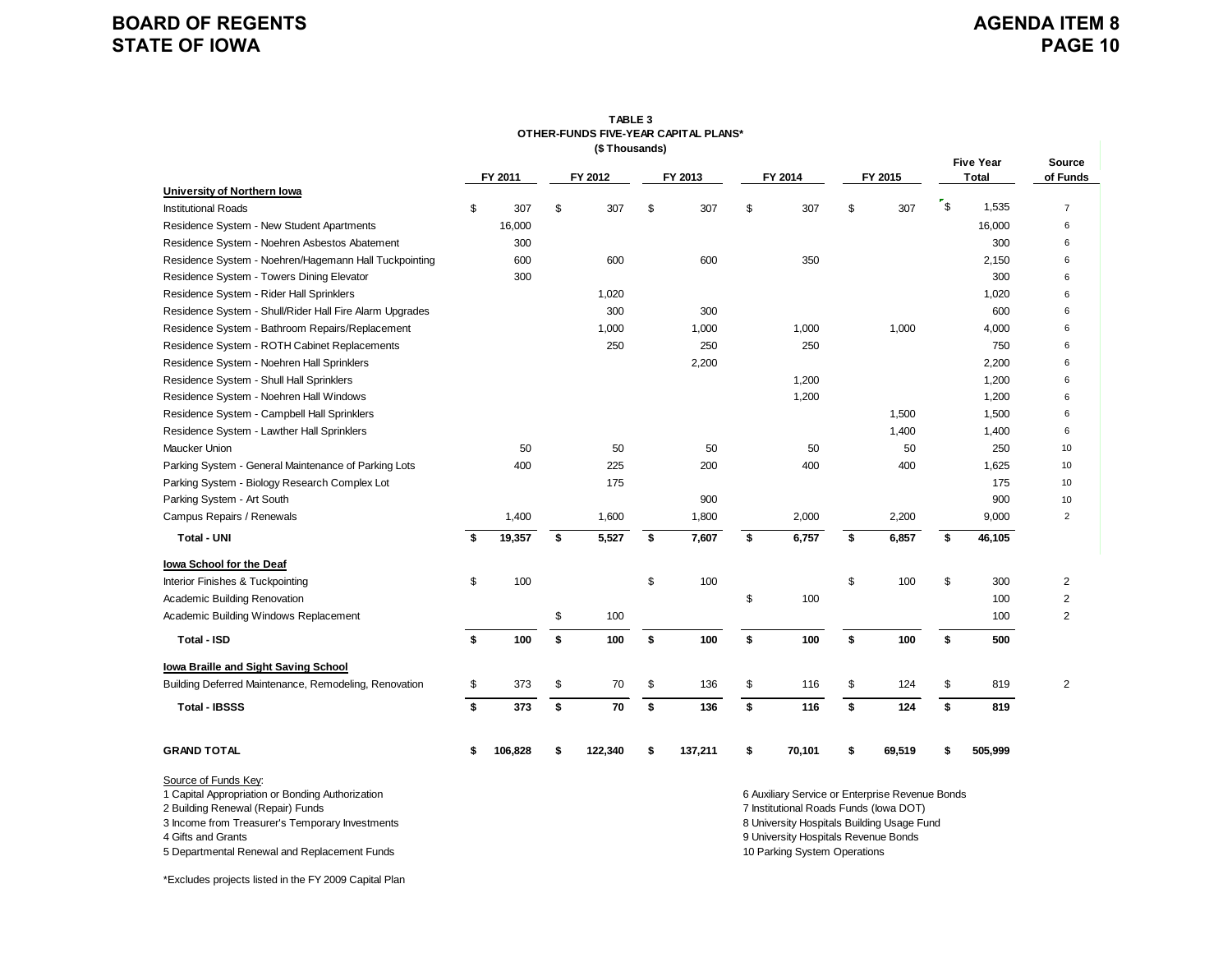## **FY 2011 Capital Project Descriptions**

## SUI Dental Science Building Renovation FY 2011 State Request: \$25 million

Built in 1973, the Dental Science Building is the home of the College of Dentistry. The College graduates approximately 80% of Iowa's dentists and is a vital part of the state's health training and patient care delivery systems. While numerous small scale renovations of the Dental Science Building have allowed the College to remain at the forefront of modern dental education, developments in the teaching, research, and the practice of dentistry require a major renovation of the facility.

This request is a critical part of an overall College of Dentistry project that will cost approximately \$61 million; the state request will be leveraged with at least \$36 million of gifts and College/University earnings, including \$19 million for the renovation. The first phase of the Dentistry Master Plan includes an addition to the facility, funded independently of State appropriations. (A request for approval of the schematic design and project description and budget for the addition are included in the University's September Capital Register. See Agenda Item 9)

## ISU Biorenewables Complex – Agricultural FY 2011 State Request: \$38.0 million and Biosystems Engineering

The Biorenewables Complex will include the Biorenewables Research Laboratory, the Agricultural and Biosystems Engineering Facilities and the West Campus Parking Structure. The 2007 Legislature funded \$32 million for Biorenewables Research Laboratory. Parking System revenues would fund the Parking Structure.

The FY 2011 request is for funding for facilities to house the Department of Agricultural and Biosystems Engineering. The department, which is one of the University's strongest programs, develops and transfers engineering and related technological knowledge of efficient production of food and fiber to citizens in Iowa, the nation and the word, while wisely managing natural resources.

This project will replace outdated laboratories, classrooms and offices and complement the excellent teaching, research, and extension programs that are carried out in the department. This project will consolidate the department's space in a single site from the current four locations.

The five-year plan includes an additional \$20.6 million in State funds for the project in FY 2012 and other funds totaling \$13.7 million.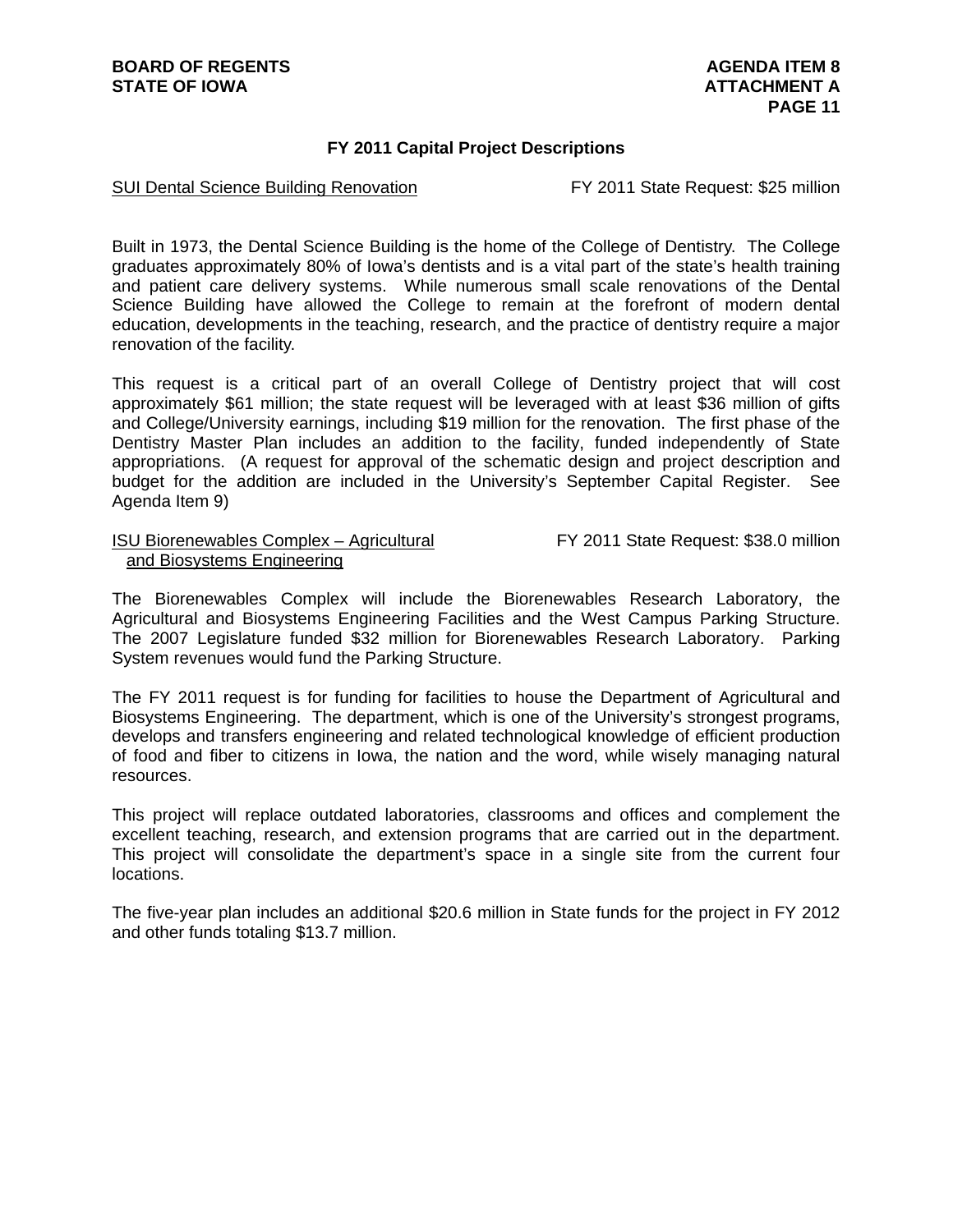## UNI Bartlett Hall Renovation / Baker Hall FY 2011 State Request: \$20.4 million **Demolition**

The project would renovate Bartlett Hall (104,437 gross square feet [GSF]) to house the departments currently housed in Baker Hall including English Language and Literature, Philosophy and Religion, Modern Languages, Psychology, and Sociology and Anthropology. After the renovation, Baker Hall (90,107 GSF) would be demolished.

Bartlett Hall was constructed in 1917 and 1924 as a residence hall. A portion of the building was renovated in 1986 to accommodate faculty and staff offices. (This space is now known as Bartlett East.) The balance of the building is currently being used as a residence facility. However, Bartlett Hall no longer provides a housing environment that meets student needs; the University reports that the Department of Residence has the capacity to absorb the students who currently reside in Bartlett Hall into other residence halls.

The University has explored a number of alternatives for providing space for academic departments currently housed in Baker Hall. After a review of many alternatives, including the renovation of Baker Hall, the University believes that renovating the remaining portion of Bartlett Hall for academic departments and demolishing Baker Hall is the best solution. This option will allow the University to decrease overall University building square footage and associated utility expenses, bring the historically significant, Bartlett Hall up to current standards, and provide convenient and appropriate space for faculty and staff.

## SUI Seashore Hall Area – Renovation and FY 2011 State Request: \$12.0 million Reconstruction

Seashore Hall was built in 1899 and served as the original University Hospital. An east wing was added in 1908 and construction of the west wing began in 1915. The building is adjacent to Van Allen Hall. The Seashore Hall Area also includes: Spence Labs, in which the Psychology Department is located; and the Old Music Building, which is now under reconstruction for Clinical Psychology.

Departments or offices that are currently assigned to space within Seashore Hall include: Psychology, Sociology, Psychology Library, Center for Media Production, Internal Auditor, and the UI Ombudsperson.

The layout of the various wings of Seashore Hall limits efficient and modern use of this central campus property. Physical planning efforts will center on academic space planning analyses for the College of Liberal Arts & Sciences and will also include consider the history and heritage of the site and existing structures. In addition, the condition of the building and its components continue to be monitored. In 2001, the southwest wing of Seashore Hall was demolished due to safety concerns related to a deteriorating roof structure and support system.

The first phase of the project will be a combination of renovation and new construction with renovation costs being funded by state appropriations. This initial stage will primarily develop space for the Department of Psychology, the largest department within the College of Liberal Arts & Sciences, to make up for deficient space in Seashore Hall. Due to current space